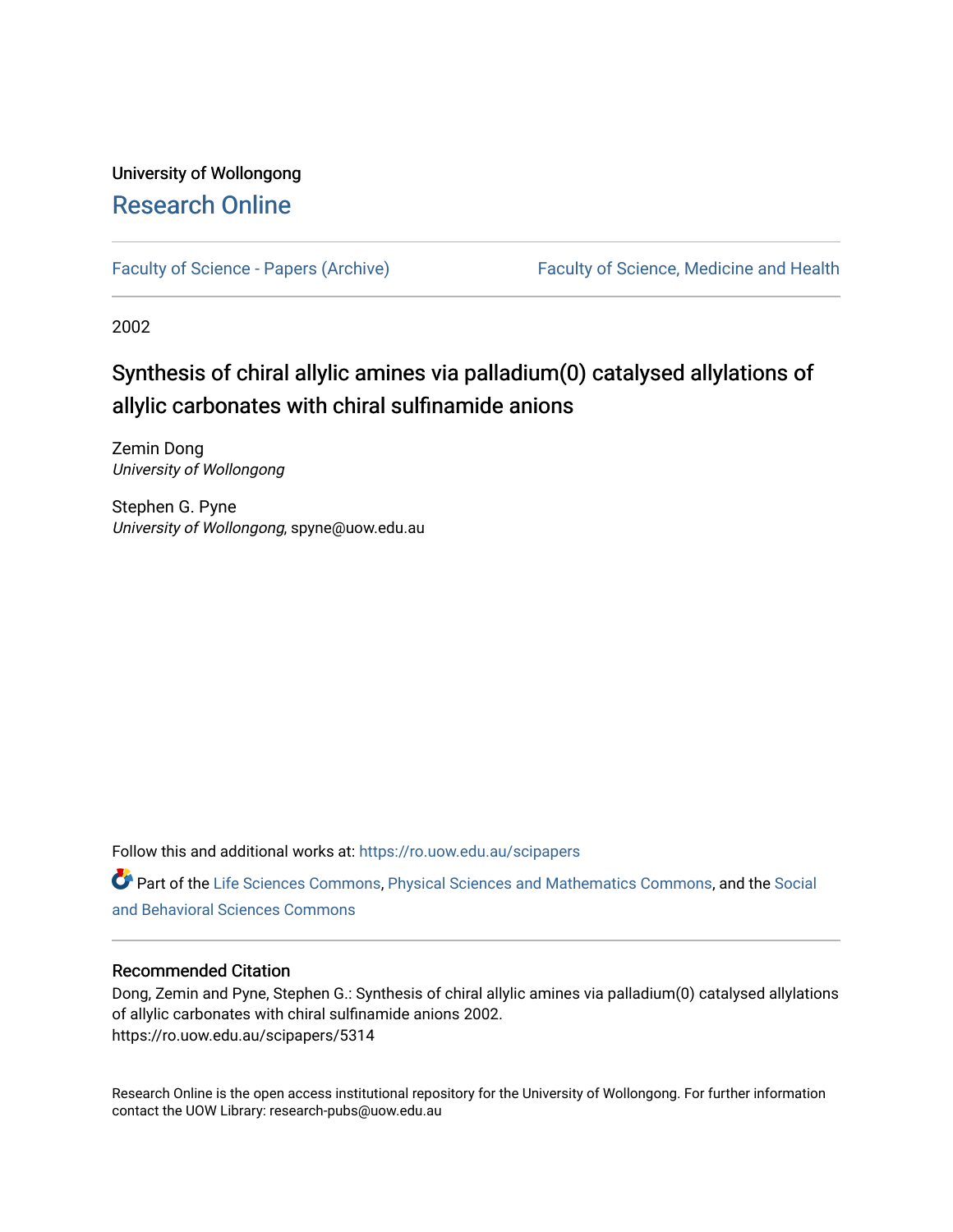# Synthesis of chiral allylic amines via palladium(0) catalysed allylations of allylic carbonates with chiral sulfinamide anions

# Abstract

The palladium(0) catalysed allylation reactions of allylic carbonates with chiral sulfinamide anions to give unstable allylic sulfinamide products are described. These products are readily converted to stable, chiral N-benzoyl or N-tosyl allylic amine derivatives with poor to modest enantiomeric purities (ee 23-41%).

## Keywords

CMMB

# **Disciplines**

Life Sciences | Physical Sciences and Mathematics | Social and Behavioral Sciences

## Publication Details

Dong, Z. & Pyne, S. G. (2002). Synthesis of chiral allylic amines via palladium(0) catalysed allylations of allylic carbonates with chiral sulfinamide anions. Sulfur Letters, 25 (1), 37-43.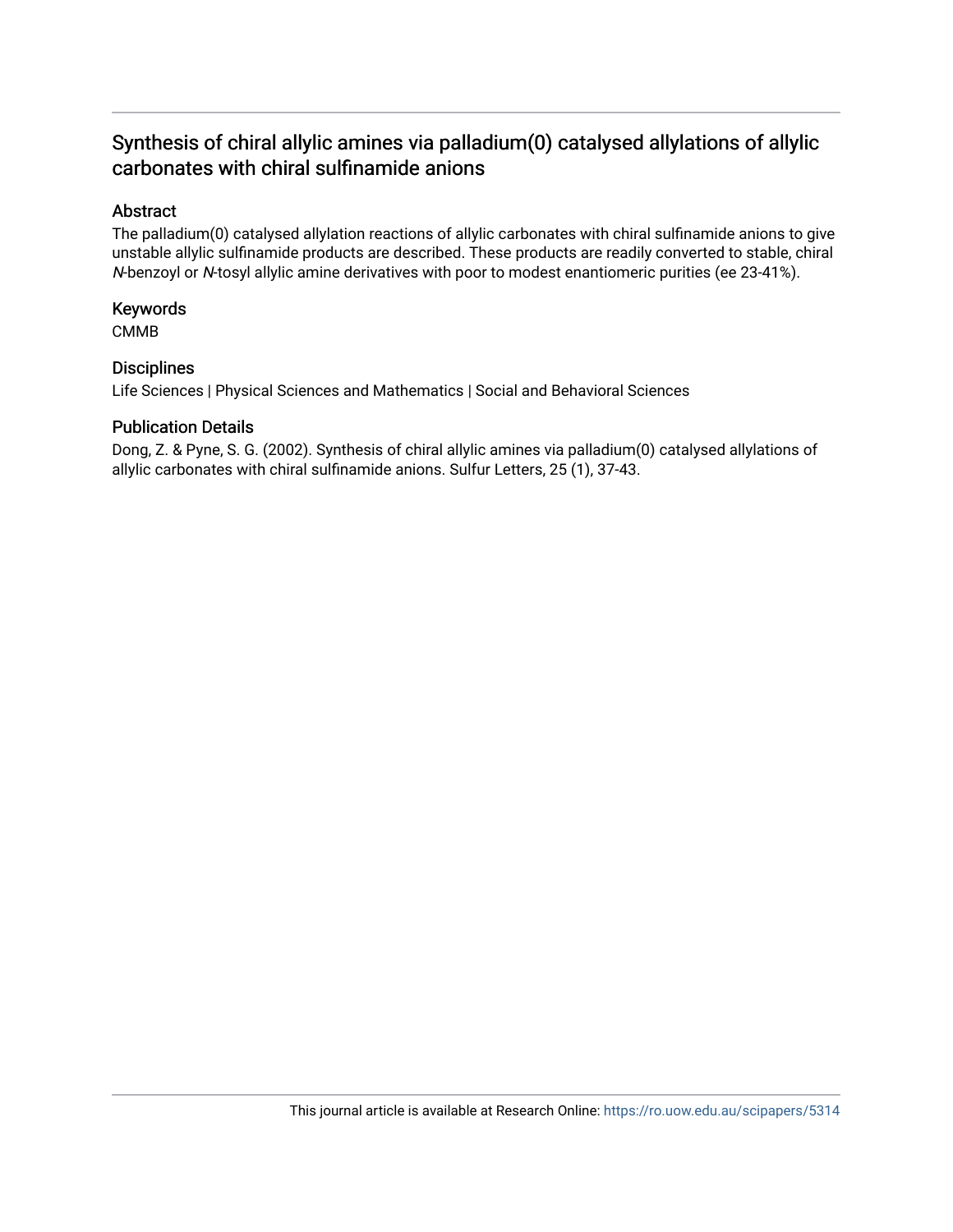# **SYNTHESIS OF CHIRAL ALLYLIC AMINES VIA PALLADIUM(0) CATALYSED ALLYLATIONS OF ALLYLIC CARBONATES WITH CHIRAL SULFINAMIDE ANIONS**

#### ZEMIN DONG AND STEPHEN G. PYNE

Department of Chemistry, University of Wollongong, Wollongong, NSW, 2522, Australia

The palladium(0) catalysed allylation reactions of allylic carbonates with chiral sulfinamide anions to give unstable allylic sulfinamide products are described. These products are readily converted to stable, chiral *N*-benzoyl or *N*-tosyl allylic amine derivatives with poor to modest enantiomeric purities (ee 23-41%).

*Key words*: allylic sulfoximines; allylic sulfinamides; allylic carbonates; allylic amines; chiral amines; allylation; palladium(0) catalysed reactions.

#### **INTRODUCTION**

Chiral amines are important compounds in organic chemistry. They have been employed as chiral bases,<sup>[1a]</sup> nucleophiles,<sup>[1b]</sup> auxiliaries,<sup>[1c]</sup> and ligands<sup>[1d]</sup> for asymmetric synthesis. In particular, allylic amines are useful compounds for organic synthesis<sup>[2]</sup> and have featured as key structural components of peptide isosteres.[3] We recently reported the synthesis of chiral *N*-tosyl allylic amines **5** via the palladium(0) catalysed rearrangement reactions of chiral allylic sulfoximines 1 to chiral allylic sulfinamides 4 (Scheme 1).<sup>[4-11]</sup> These rearrangements occur via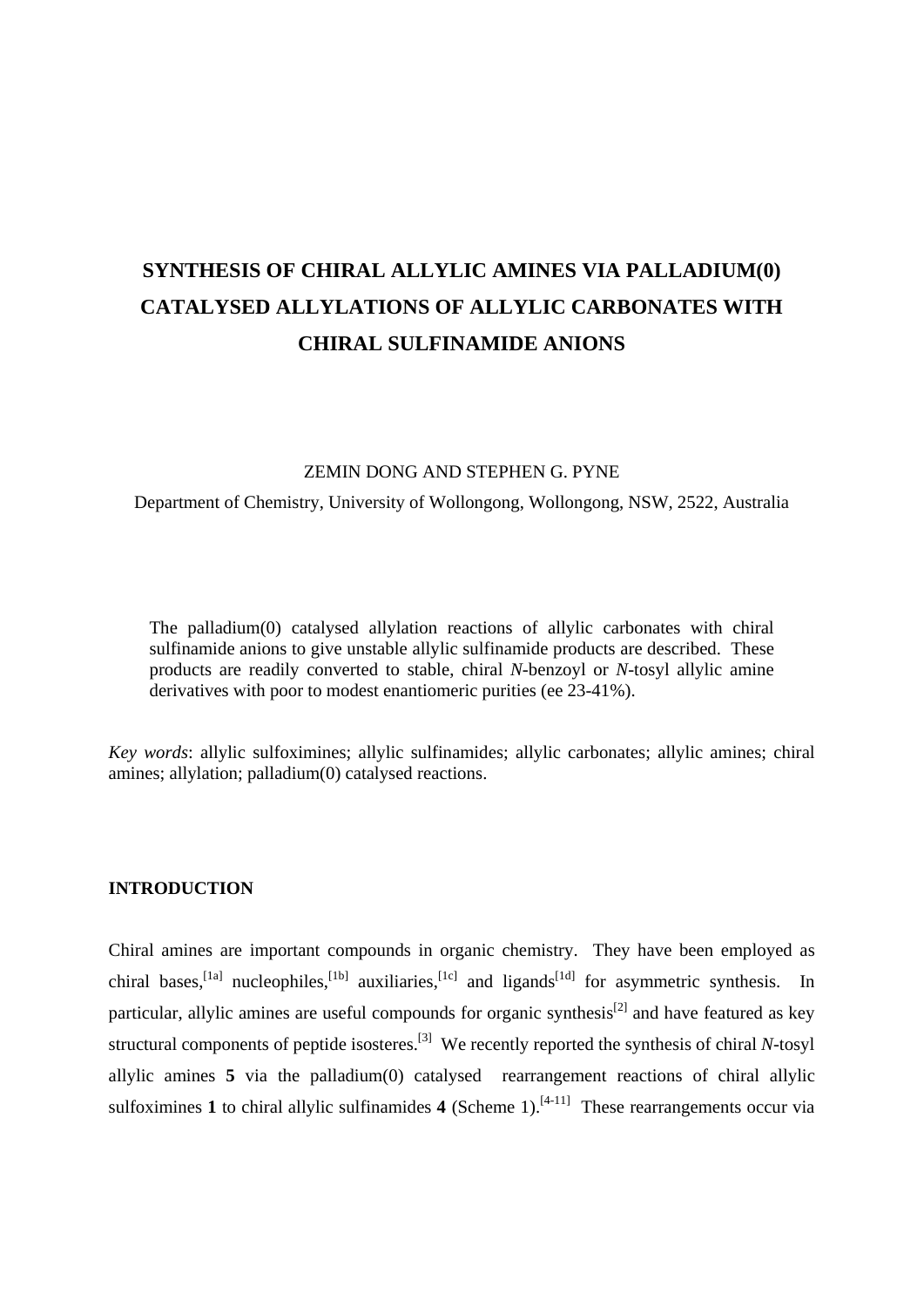the intermediate  $(\eta^3$ -allyl)palladium(II) species 2 in which the ambident nucleophilic sulfinamide counteranion **3** attacks the palladium complex as a nitrogen nucleophile to give the rearranged allylic sulfinamide products **4**. Mild methanolysis of the S-N bond in **4**, by treatment with methanol and triethylamine at RT, then gives the chiral *N*-tosyl allylic amine products **5**.



In principle, chiral allylic sulfinamides can also be prepared from the reaction of achiral  $(\eta^3$ -allyl)palladium(II) cationic species (e.g. **8** in Scheme 2), that are generated from their corresponding racemic allylic acetates or carbonates<sup>[12]</sup> (e.g. **7** in Scheme 2), with a chiral sulfinamide anion (e.g. **9** in Scheme 2). In this paper we describe our attempts to prepare chiral allylic amines from the palladium(0) catalysed reactions of racemic allylic carbonates with optically active sulfinamides.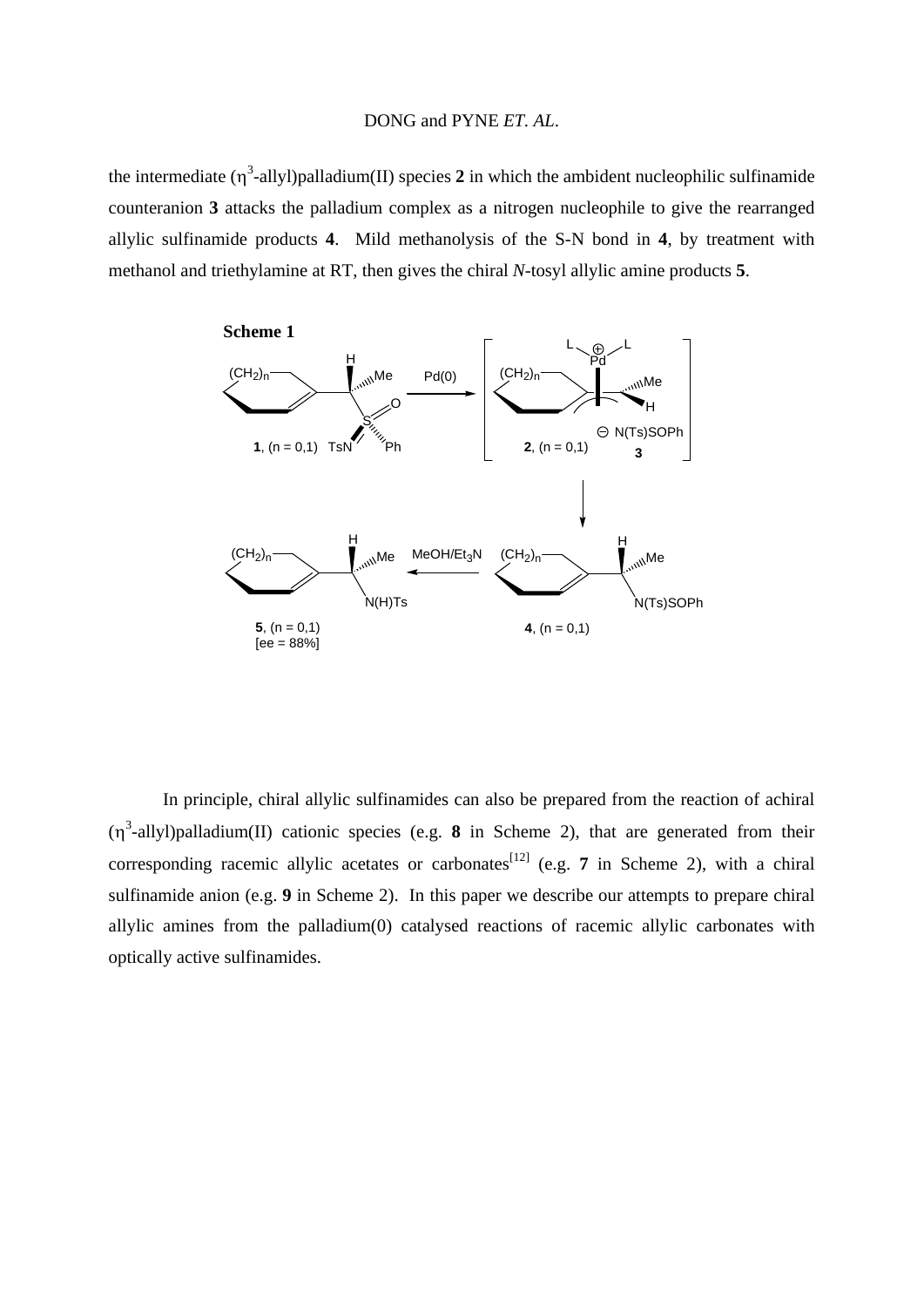

**Scheme 2** (\* denotes stereogenic centre)

### **RESULTS AND DISCUSSION**

The know chiral sulfinamides, (*R*)-**12**, (*S*)-**12** and (*S*)-**13**, were prepared by the methods of Davis<sup>[13]</sup> and Ellman<sup>[14]</sup> or purchased from the Aldrich Chemical Company. These compounds were used to prepare the *N*-benzoyl and *N*-*tert*-butoxycarbonyl (NBoc) derivatives, (*R*)-**14**, and (*S*)-**15** respectively, in good yields (83-85%) according to Scheme 3. These derivatives were best prepared using potassium hydride as the base and the acid anhydride ((PhCO)<sub>2</sub>O or Boc<sub>2</sub>O) as the acylating agent.<sup>[15]</sup>





Treatment of a solution of the racemic allylic carbonate **19** in THF with 5 mol% tetrakis(triphenylphosphine)palladium(0)  $[Pd(PPh<sub>3</sub>)<sub>4</sub>]$  in the presence of the lithium salts **16**, **17**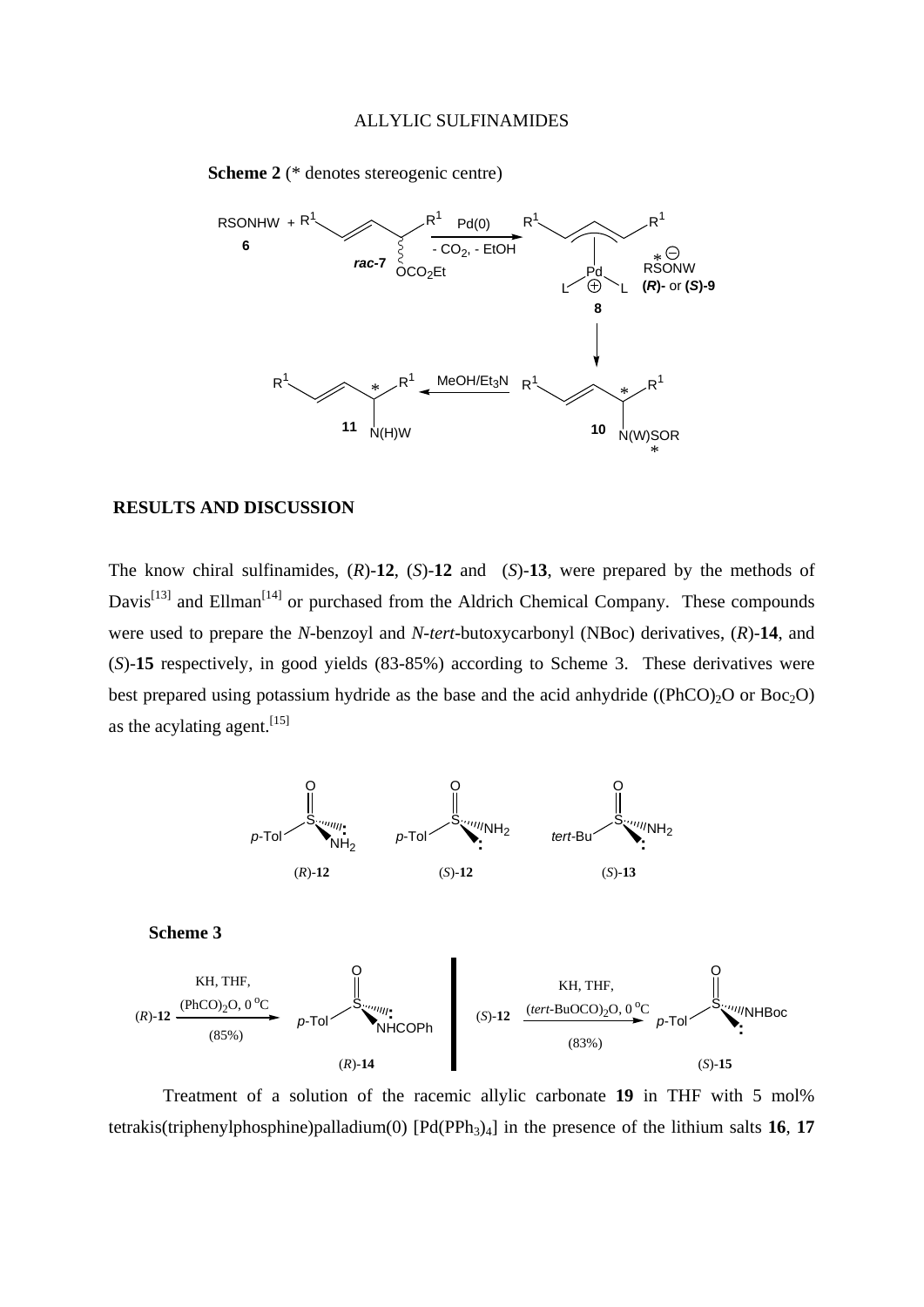and **18**, (prepared from their respective sulfinamides, (*S*)-**12**, (*S*)-**13** and (*S*)-**15**) gave the unstable allylic sulfinimdes **20**, **21** and **22**, respectively (Scheme 4).<sup>[16]</sup> The crude products were immediately treated with trifluoroacetic acid /  $\text{MeOH}^{[17]}$  to give the salt 23 which was converted to the known (*R*)-benzamide **24** upon treatment with benzoyl chloride and triethylamine (Scheme 4). Purification of **24** by column chromatography gave pure samples of this compound in poor overall yields (17-24% for the 3 chemical steps, Table 1). The (*R*)-configuration of **24** was evident from the sign of its specific rotation and the enantiomeric purity of these samples were estimated from the magnitude of their specific rotations when compared to the literature value for  $(R)$ -24.<sup>[18]</sup>

**Scheme 4**



A better overall yield of **24** was obtained from the palladium(0) catalysed reaction of racemic **19** with the lithium salt **25** (Scheme 5). Mild methanolysis of the unstable product **26** (Scheme 5), followed by purification by column chromatography, gave (*S*)-**24** in 57% overall yield (Table 1). The enantiomeric purities of **24** (Table 1) obtained from the reactions of lithiated, *N*-unsubstituted sulfinamides, **16** and **17**, were poor (23-24%) while the lithiated, *N*acylated sulfinamides, **18** and **25**, gave **24** in better, but still modest, enantiomeric purities (41%). The poor overall yields in the case of **16**-**18** may be a consequence of the sulfinamide anion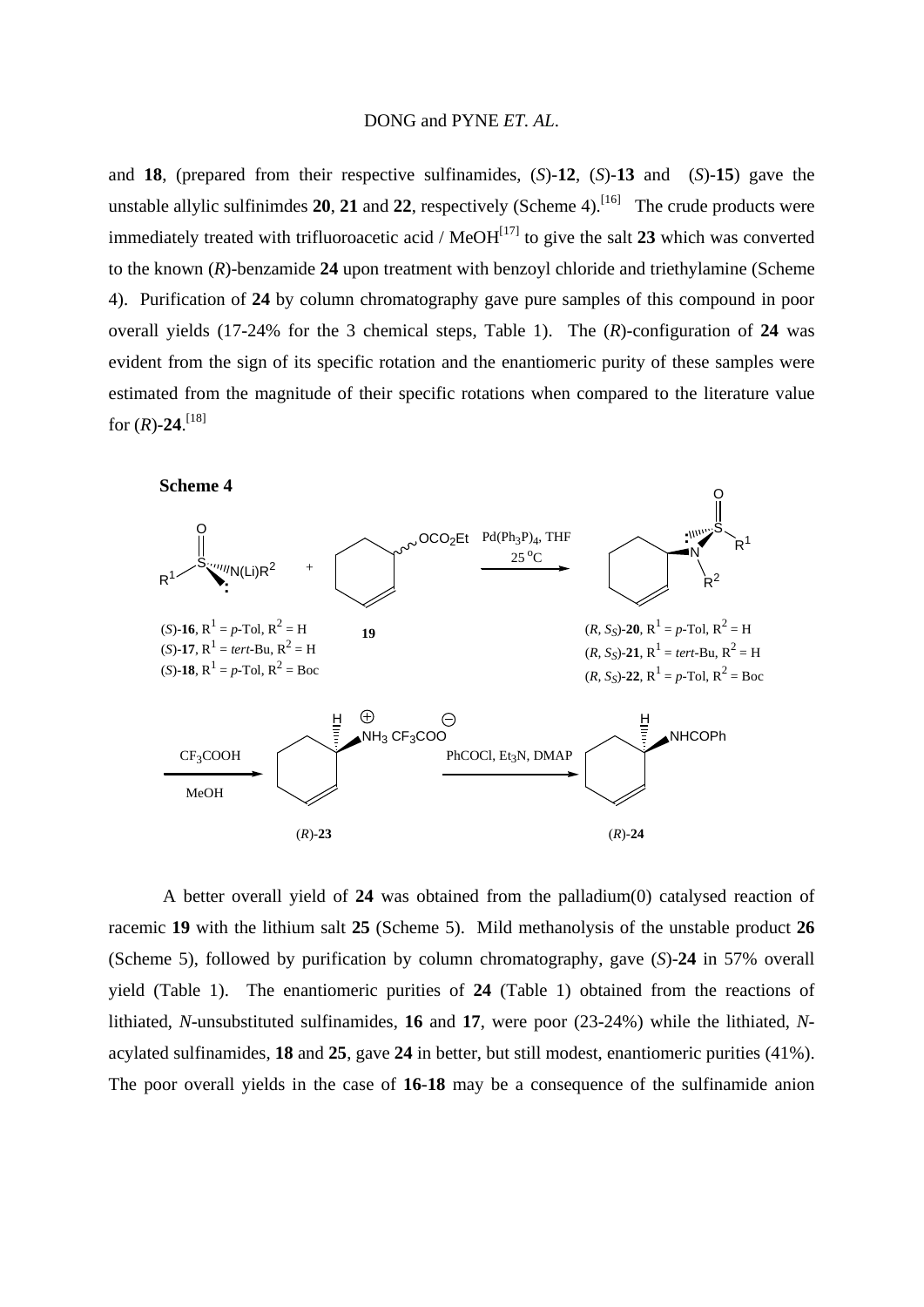acting as a base rather than as a nucleophile on the intermediate  $(\eta^3$ -allyl)palladium(II) cationic species (**28** in Scheme 6).

| N-lithiated | Overall yield (%) | $[\alpha]_{\rm D}^{\rm 24}$ | Ee $(\%)$ of $24^{\circ}$ |
|-------------|-------------------|-----------------------------|---------------------------|
| sulfoximine | of $24$ from $19$ | $(CHCl3)$ of 24             |                           |
| $(S) - 16$  |                   | 43                          | 24                        |
| $(S) - 17$  | 18                | 41                          | 23                        |
| $(S) - 18$  | 24                | 72                          | 41                        |
| $(R) - 25$  | 57                | $-72$                       |                           |

#### **Table 1**. Synthesis of (*R*)- and (*S*)-**24** from **19**

<sup>a</sup> Based upon  $[\alpha]_D$  157.9° (CHCl<sub>3</sub>) for (*R*)-24 of 90% ee.<sup>[18]</sup>

**Scheme 5**



The anion 25 would be expected to have a structure similar to a lithiated sulfoxide,<sup>[19]</sup> with chelation between the lithium cation and the N and O groups of the anion as shown in structure **27** (Scheme 6). The bulky *p*-Tolyl and COPh groups would be expected to have a *trans*-relationship. Electrophilic attack on **27** would be expected to occur on the same face as the lithium cation.[19] The stereochemical outcome of the reaction involving **25** and **19** can be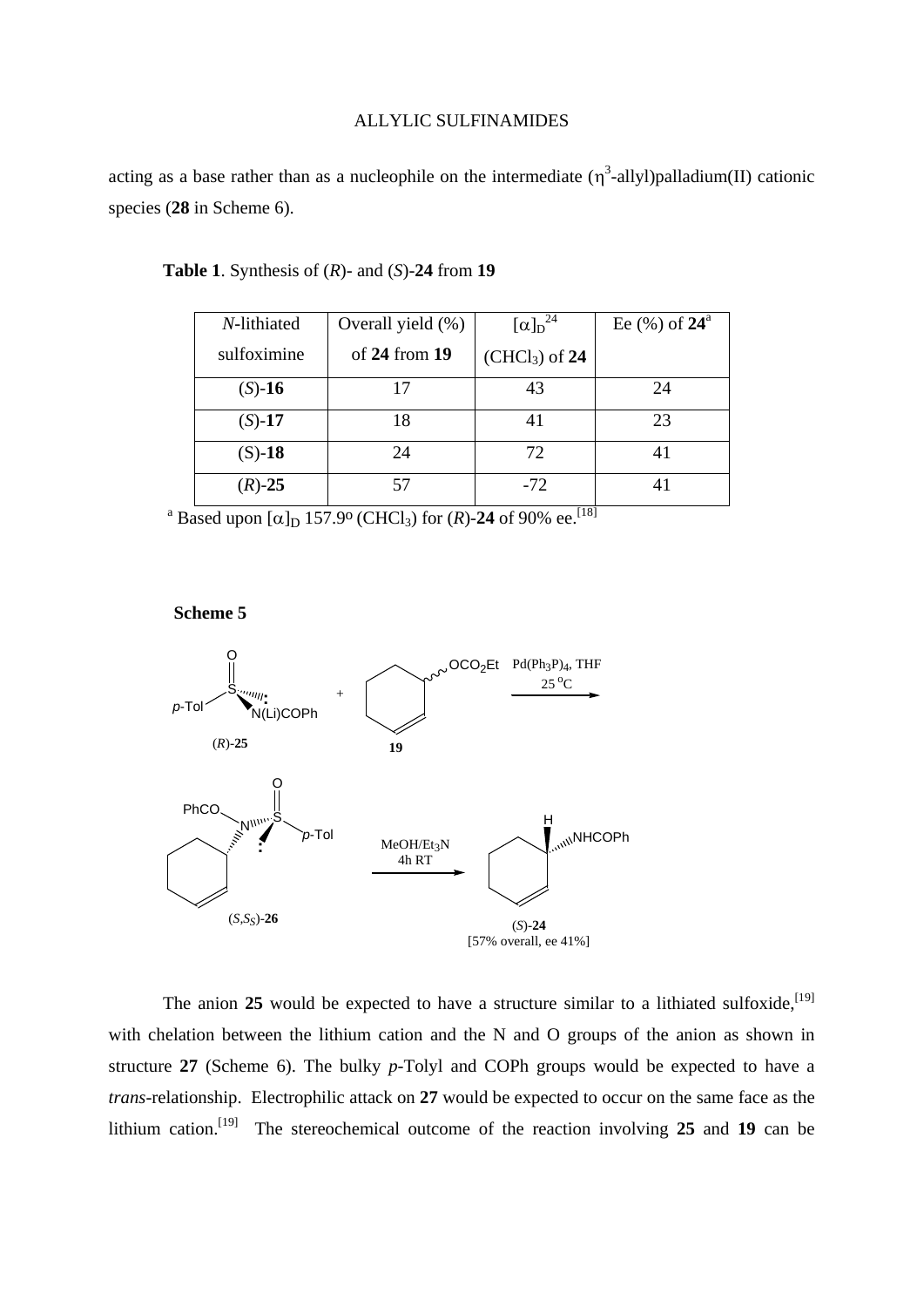rationalized as arising from attack of the lithium chelated anion 27 on the  $(\eta^3$ -allyl)palladium(II) cationic species **28** shown in Scheme 6. In this orientation steric interactions between the bulky *p*-Tolyl group on the anion and the cyclohexenyl ring are minimized.

**Scheme 6**



The palladium catalysed reaction of racemic **29** and lithiated sulfinamide (*S*)-**16**, followed by hydrolysis of the resulting sulfinamide and then tosylation, gave the known sulfonamide (*S*)- **30**<sup>[20]</sup> in poor overall yield and enantiomeric excess (Scheme 7).

**Scheme 7**



In conclusion, we have demonstrated that chiral *N*-protected allylic amines can be prepared via the palladium(0) catalysed allylation reactions of allylic carbonates with chiral sulfinamide anions. The enantiomeric purities of these derivatives, however is poor to modest (ee 23-41%). Other methods that use of chiral ligands for palladium(0) give such products in much higher enantiomeric purities.<sup>[12]</sup>

# **EXPERIMENTAL**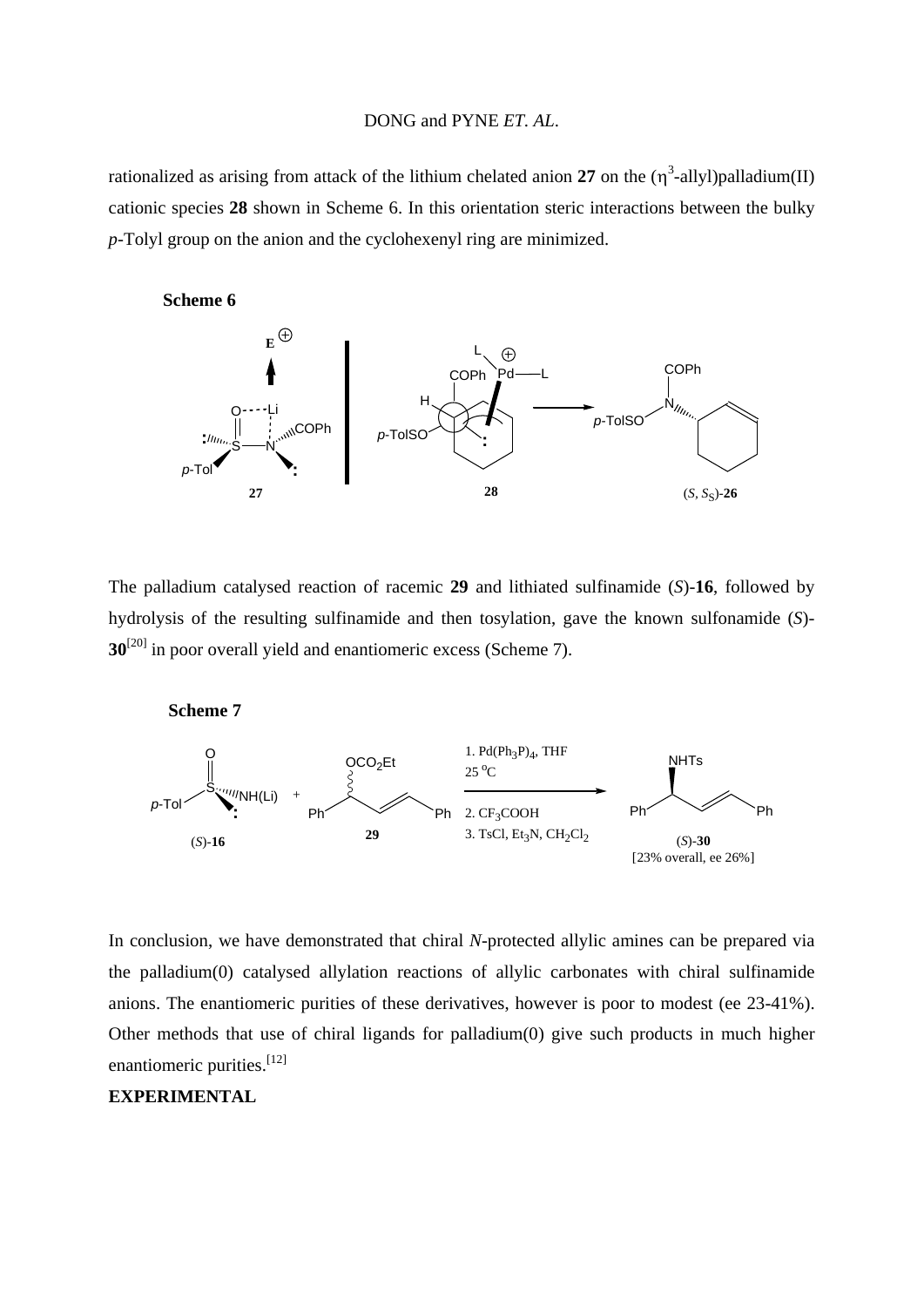General methods were as described previously,<sup>[6]</sup> all NMR spectra were recorded in CDCl<sub>3</sub> solution at 300 MHz ( ${}^{1}H$  NMR) or 75.6 MHz ( ${}^{13}C$  NMR). The following abbreviations have been used DCM (dichloromethane), TFA (trifluoroacetic acid), THF (tetrahydrofuran) , LHMDS (lithium hexamethyldisilazane) and RT (room temperature).

#### *(R)-N-Benzoyl- 4-methylbenzenesulfinate* [(*R*)-**14**]

To a suspension of KH (35% in oil, 4.3 g, 37.7 mmol) in dry THF (62 mL) at 0 <sup>o</sup>C under a nitrogen atmosphere was added (*R*)-*p*-toluenesulfinamide (1.95 g, 12.6 mmol) in several portions. A solution of benzoic anhydride (3.02 g, 13.4 mmol) in THF (25 mL) was then added dropwise over a period of 35 min. The mixture was then added dropwise to an aqueous solution of K2CO3 (13 mL, 1 M) to quench the remaining KH. The mixture was concentrated *in vacuuo*, acidified to pH 8-9 with 1 M HCl, and extracted with DCM  $(3 \times 30 \text{ mL})$ . The organic layers were combined and washed with a saturated solution of NaHCO3 (3 x 30 mL), dried (MgSO4) and evaporated. The crude product was purified by recrystallization from EtOAc/hexane to give **14** as a white solid (2.77 g, 85%), mp 81-83 <sup>o</sup>C. <sup>1</sup>H NMR:  $\delta$  7.84-7.81 (2H, m), 7.60-7.50 (3H, m), 7.44-7.39 (2H, m), 7.31-7.27 (2H, m), 2.45 (3H, s); <sup>13</sup>C NMR: δ 167.5, 142.4, 140.4, 133.0, 131.5, 129.9, 128.6, 128.0, 124.9, 21.4;  $[\alpha]_{D}^{24}$  -117.6 (c = 0.074, in CHCl<sub>3</sub>); MS (CI + ve):  $m/z$ 260 (M + H<sup>+</sup>, 50%), 139 (100), 122 (80); HRMS: Calcd for: C<sub>14</sub>H<sub>13</sub>NO<sub>2</sub>S = 259.06668; Found: 259.06676.

#### *(S)-N-tert-butyloxycarbonyl- 4-methylbenzenesulfinate* [(*S*)-**15**]

The titled compound was prepared by the method described above for the synthesis of **14** except that (*S*)-*p*-toluenesulfinamide and di-*tert*-butyldicarbonate were used instead of the (*R*)-*p*toluenesulfinamide and benzoic anhydride, respectively. Recrystallization of the crude reaction product from EtOAc/hexane gave 15 as a white solid (2.1g, 83%), mp 98-101<sup>o</sup>C. <sup>1</sup>H NMR:  $\delta$  7.63-7.57 (2H, m), 7.34-7.28 (2H, m), 4.42 (1H, br), 2.43 (3H, s), 1.52 (9H, s); <sup>13</sup>C NMR:  $\delta$ 152.6, 141.9, 140.2, 129.6, 124.6, 83.0, 27.8, 21.2;  $[\alpha]_D^{24}$  81.0 (c = 0.1, in CHCl<sub>3</sub>); MS (CI + ve):  $m/z$  256 (M + H<sup>+</sup>, 10%), 200 (100), 156 (50);. HRMS: Calcd for: C<sub>12</sub>H<sub>17</sub>NO<sub>3</sub>SNa = 278.08268; Found: 278.0825 ( $M + Na<sup>+</sup>$ ).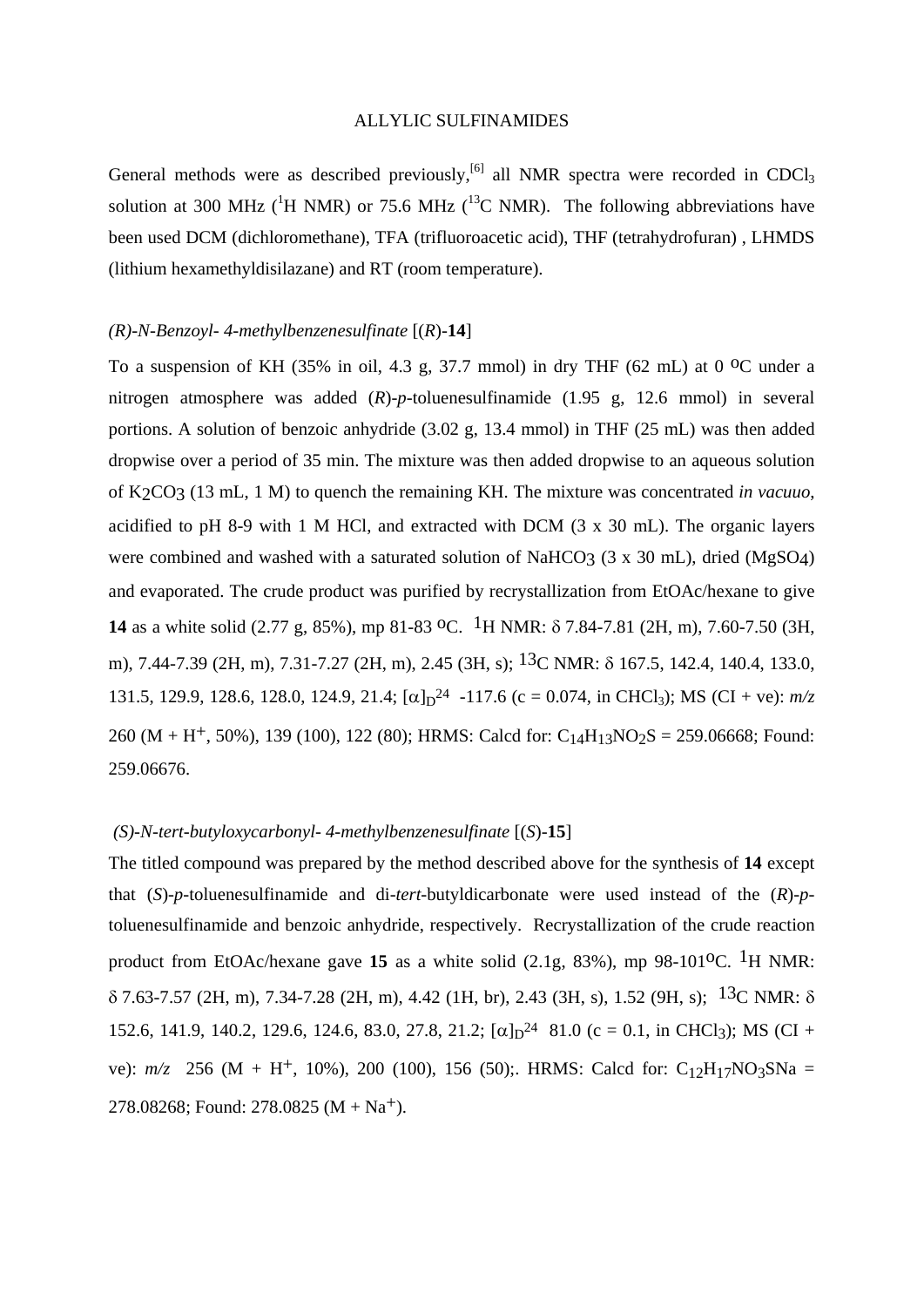#### *(R)-N-Cyclohex-2-enyl-benzamide* (**24**)

*A general procedure*: A solution of (*S)*-*p*-toluenesulfinamide (310 mg, 2 mmol) in dry THF (12 mL) at –78 <sup>o</sup>C under a nitrogen atmosphere was treated dropwise with LiHMDS (2 mmol, 2 mL, 1.0 M in THF) and the solution was stirred for 30 min. The mixture was then treated with a solution of the allylic acetate  $19$  (374 mg, 2.2 mmol) and  $Pd(PPh<sub>3</sub>)<sub>4</sub>$  (116 mg, 5 mol%) in THF (10 mL) at  $-78$  <sup>o</sup>C. The reaction was warmed to  $25\text{-}30$ <sup>o</sup>C and stirred for 40 h. The THF was then removed using a vacuum rotatory evaporator. The crude reaction mixture was treated with TFA (0.78 mL, 10 mmol) and MeOH (10 mL) at 0  $^{\circ}$ C. The reaction was warmed to RT and stirred for 4 h. The volatiles were removed, and the crude reaction mixture was treated with Et<sub>3</sub>N (6 mL, 8.4 mmol), PhCOCl (340 mg, 0.28 mL, 2.4 mmol) and a few crystals of DMAP in dry DCM (20 mL) at  $0^{\circ}$ C. The mixture was stirred at RT overnight. The reaction mixture was diluted with DCM (50 mL) and washed with water (2 x 20 mL) and then dried (MgSO4). The DCM was evaporated and the crude product was purified by column chromatography on silica gel. Elution with 2-15% ethyl acetate/hexane gave **24** (67 mg, 17%),  $[\alpha]_D^{24}$  42.7<sup>o</sup> (c = 0.06, in CHCl<sub>3</sub>), 24%ee, (Lit.<sup>[18]</sup> [ $\alpha$ ]<sub>D</sub> 157.9<sup>o</sup> (c = 6.0 in CHCl<sub>3</sub>) for **24** of 90%ee with the *R* configuration). <sup>1</sup>H NMR:  $\delta$  7.79-7.76 (2H, m), 7.52-7.39 (3H, m), 6.19-6.17 (1H, br), 5.94-5.88 (1H, m), 5.71-5.66  $(1H, m)$ , 4.73-4.67(1H, m), 2.09-1.95 (3H, m), 1.73-1.60 (3H, m); <sup>13</sup>C NMR:  $\delta$  166.7, 134.7, 131.3, 131.2, 128.5, 127.5, 126.8, 45.0, 29.4, 24.8, 19.7; MS (CI + ve): *m/z* 202 (M + H+, 70%), 105 (100).

#### *(S)-N-Cyclohex-2-eny- benzamide* (**24**)

A solution of (*R*)-*N*-benzoyl-p-toluenesulfinamide **14** (257 mg, 1 mmol) in dry THF (10 mL) at – 78 oC under a nitrogen atmosphere was treated dropwise with LiHMDS (1.1 mmol, 1.1 mL, 1.0 M in THF) and the solution was stirred for 30 min. The mixture was then treated with a solution of the allylic acetate **19** (187 mg, 1.1 mmol) and  $Pd(PPh<sub>3</sub>)<sub>4</sub>$  (58 mg, 5 mol%) in THF (10 mL) at  $-78$  °C. The reaction mixture was warmed to 25 °C and was stirred for 48 h. The THF was then removed using a vacuum rotatory evaporator. The crude reaction mixture was dissolved in methanol (10 mL) and was treated with  $Et_3N$  (10 drops) and the solution was stirred at RT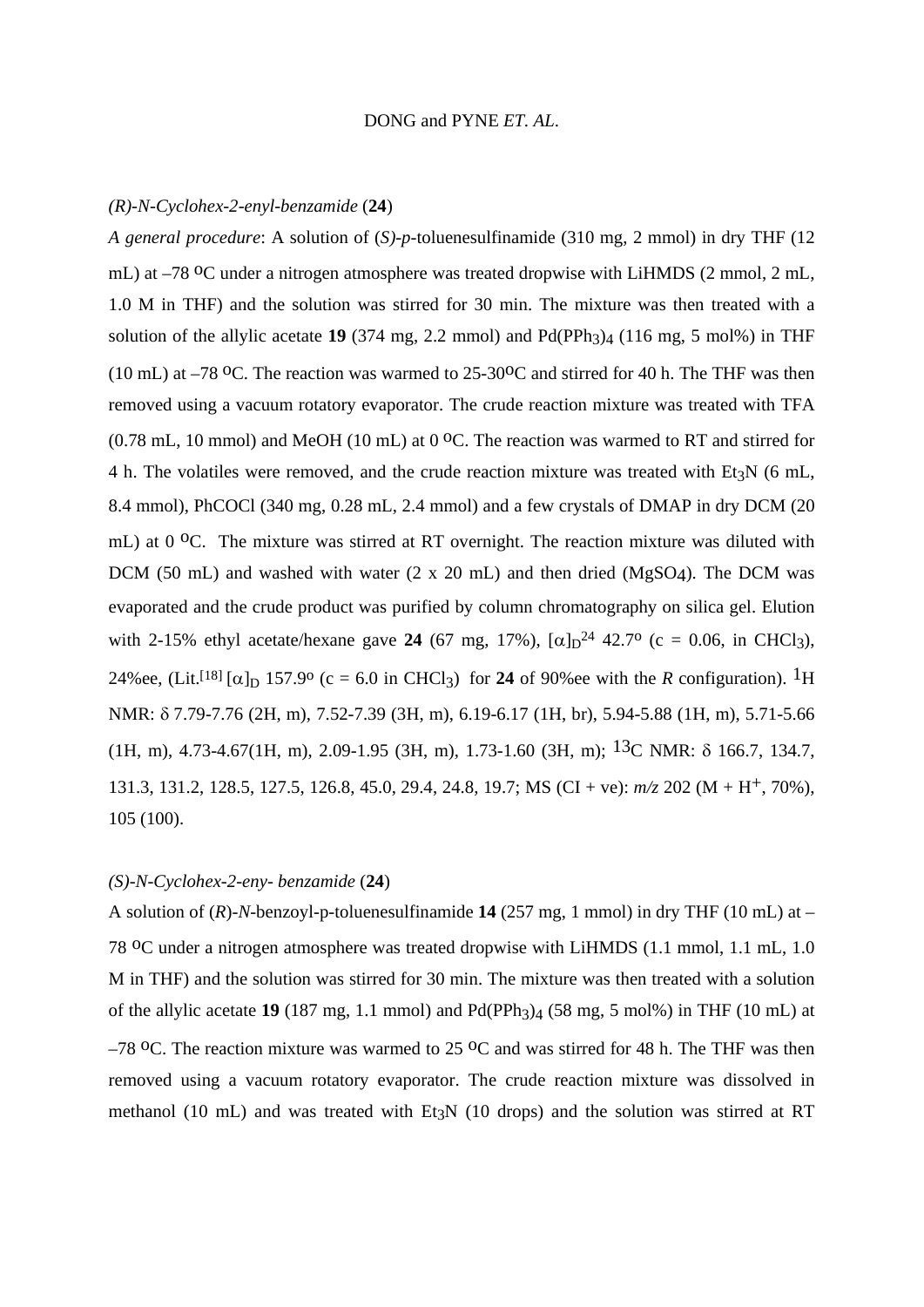overnight. The methanol was then evaporated and the crude product was dissolved in DCM (20 mL). The solution was washed with water (2 x 20 mL) and then dried (MgSO4). The DCM was evaporated and the crude product was purified by column chromatography on silica gel. Elution with 2-15% ethyl acetate/hexane gave 24 (115 mg, 57.2%),  $[\alpha]_D^{24}$  -72.4<sup>o</sup> (c = 0.014 in CHCl<sub>3</sub>), 41%ee, (Lit.<sup>[18]</sup> [ $\alpha$ ]<sub>D</sub> 157.9<sup>o</sup> (c = 6.0 in CHCl<sub>3</sub>) for **24** of 90%ee with the *R* configuration).

#### *(E)-N-(1,3-Diphenylprop-2-en-1-yl)4-methylbenzenesulfonamide* (**30**)

To a solution of  $(R)$ -*p*-toluenesulfinamide (155 mg, 1 mmol) in dry THF (6 mL) at  $-78$  <sup>o</sup>C was added dropwise LiHMDS (1 mmol, 1 mL, 1.0 M in THF) and the mixture was stirred for 30 min. The mixture was then treated with a solution of allylic acetate **19** (264 mg, 1.1 mmol) and Pd(PPh<sub>3</sub>)<sub>4</sub> (58 mg, 5 mol%) in THF (5 mL) at  $-78$  <sup>o</sup>C. The reaction mixture was warmed to room temperature and stirred for 18 h. The THF was then removed using a vacuum rotatory evaporator. The crude reaction mixture was treated with TFA (0.39 mL, 5 mmol) and MeOH (10 mL) at 0 <sup>o</sup>C then at RT for 4 h. The volatiles were removed and the crude reaction mixture was dissolved in DCM (10 mL) and cooled to 0<sup>o</sup>C and treated with Et<sub>3</sub>N (3 mL, 4.2 mmol), *p*toluenesulfonyl chloride (210 mg, 1.1 mmol) and a few crystals of 4-dimethylaminopyridine. The reaction was warmed to RT and stirred overnight. The mixture was diluted with DCM (20 mL) and washed with water (2 x 20 mL) and then dried (MgSO4) and filtered. The DCM was evaporated and the crude product was purified by column chromatography on silica gel. Elution with 5-25% ethyl acetate/hexane gave 30 (84 mg, 23%),  $[\alpha]_D^{24}$  8<sup>o</sup> (c = 0.04 in CHCl<sub>3</sub>), 26% ee, (Lit.<sup>[20]</sup>  $\alpha$ <sub>D</sub> -31<sup>o</sup> (c = 1.0 in CHCl<sub>3</sub>) for **30** of 90% ee with the *R* configuration). <sup>1</sup>H NMR:  $\delta$  7.67-7-64 (2H, m), 7.28-7.24 (5H, m), 7.21-7.10 (7H, m), 6.35 (1H, d, J = 15.9 Hz), 6.07 (1H, dd, J = 15.9, 6.9 Hz), 5.11 (1H, dd, J = 6.9, 6.6 Hz), 5.00 (1H, d, J = 6.6 Hz), 2.33 (3H, s);  $^{13}$ C NMR:  $\delta$  143.2, 139.6, 137.7, 136.0, 132.1, 129.4, 128.7, 128.4, 128.1, 127.9, 127.8, 127.3, 127.0, 126.5, 59.7, 21.4.

#### **ACKNOWLEDGMENT**

We thank the Australian Research Council for financial support.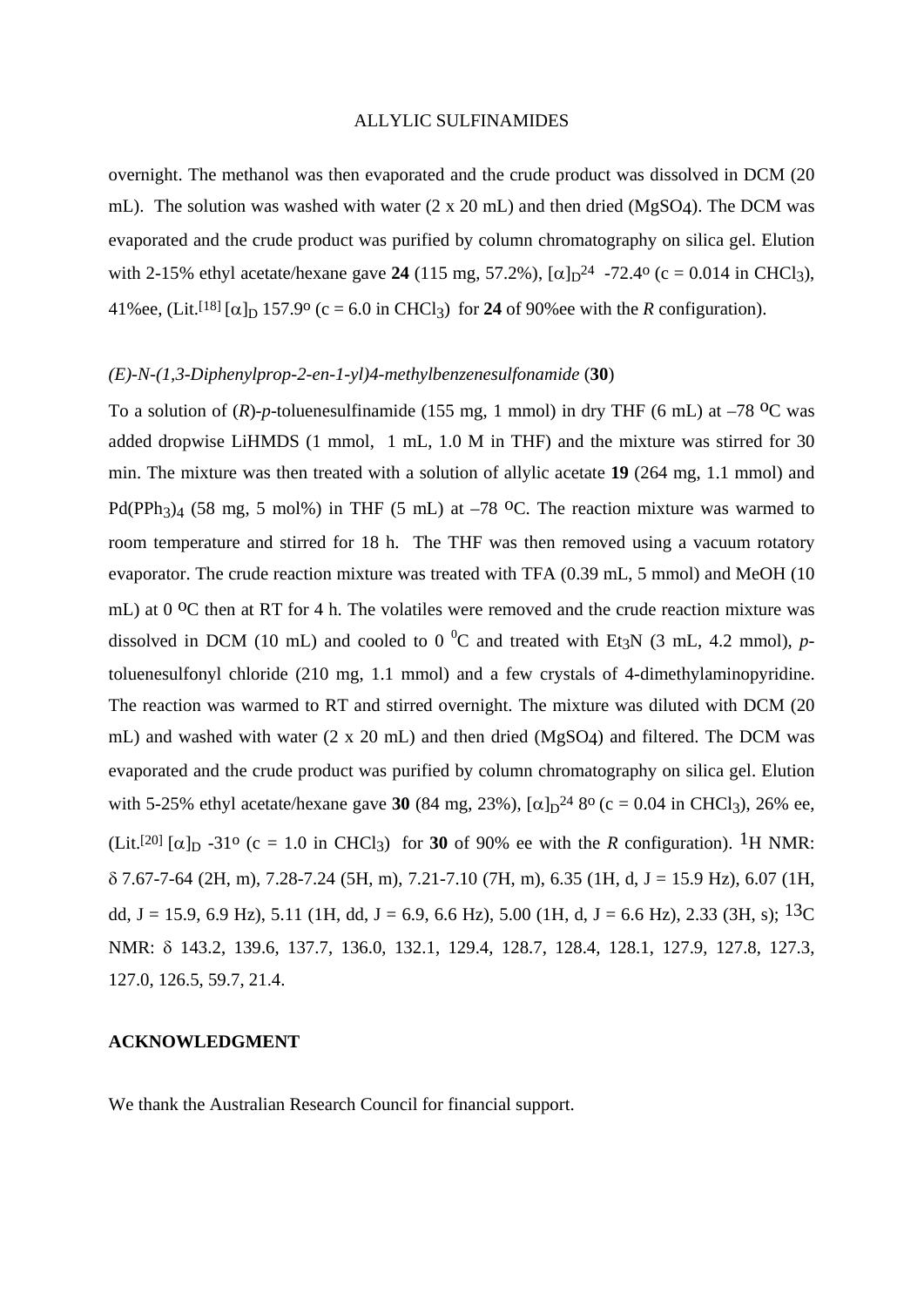#### **REFERENCES**

- [1] For some recent examples see: (a) C.-D. Graf, C. Malan, K. Harms and P. Knochel, *J. Org.*
- *Chem*. **64**, 5581, (1999). (b) S. G. Davies and T. D. McCarthy*, Synlett*, 700 (1995).
- (c) I.-Y. Choi, H. G. Lee, and K.-H. Chung*, J. Org. Chem*. **66**, 2484 (2001). (d) T. Hashizume,
- K. Yonehara, K. Ohe, and S. Uemura, *J. Org. Chem*. **65**, 5197 (2000).
- [2] Z.-Y. Wei and E. E. Kraus *Synthesis* 1463 (1994) and references cited therein.
- [3] A. Spaltenstein, P. A. Capino, F. Miyake and P. B. Hopkins, *J. Org. Chem*. **52**, 3759 (1987).
- [4] S. G. Pyne, Z. Dong, B. W. Skelton and A. H. White, *J. Chem. Soc., Chem. Commun*, 445 (1995).
- [5] S. G. Pyne and Z. Dong, *Tetrahedron Lett*. **36**, 3029 (1995).
- [6] S. G. Pyne and Z. Dong, *J. Org. Chem.*, **61**, 5517 (1996).
- [7] S. G. Pyne, G. O'Meara and D. M. David, *Tetrahedron Lett*. **38**, 3623 (1997).
- [8] S. G. Pyne, D. M. David and Z. Dong, *Tetrahedron Lett*. **39**, 3029 (1998).
- [9] S. G. Pyne and Z. Dong, *Tetrahedron Lett*. **40**, 6131 (1999).
- [10] S. G. Pyne, *Sulfur Reports*, **21**, 281 (1999).

[11] S. G. Pyne, *Advances in Sulfur Chemistry* (JAI Press Inc., C. M. Rayner Editor, Stamford Connecticut, 2000) Vol 2, pp. 283-366.

[12] (a) B. M. Trost and D. L. Vanvranken *Chem. Rev*. **96**, 395 (1996). (b) J. M. J. Williams *Synlett*. 705 (1996). (c) A. Pfaltz, *Synlett* 835 (1999). (d) G. Helmchen *J. Organomet. Chem*. **576** (1-2), 203 (1999).

[13] F. A. Davis, Y. Zhang, Y. Andemichael, T. Fang, D. L. Fanelli, and H. Zhang, *J. Org. Chem*., **64**, 1403 (1999).

[14] D. A. Cogan, G. Liu, K. Kim, B. J. Backes and J. A. Ellman, *J. Am. Chem. Soc*., **120**, 8011 (1998).

- [15] B. J. Backes, D. R. Dragoli, and J. A. Ellman, *J. Org. Chem*., **64**, 5472 (1999).
- [16] These compounds readily underwent hydrolysis on silica gel.
- [17] F. A. Davis, J. M. Szewczyk and R. E. Reddy*, J. Org. Chem*., **61**, 2222 (1996).
- [18] Z. D. Zhang and R. Scheffold, *Helv. Chim. Acta*, **76**, 2602 (1993).
- [19] G. Solladie, *Synthesis*, 185 (1981).